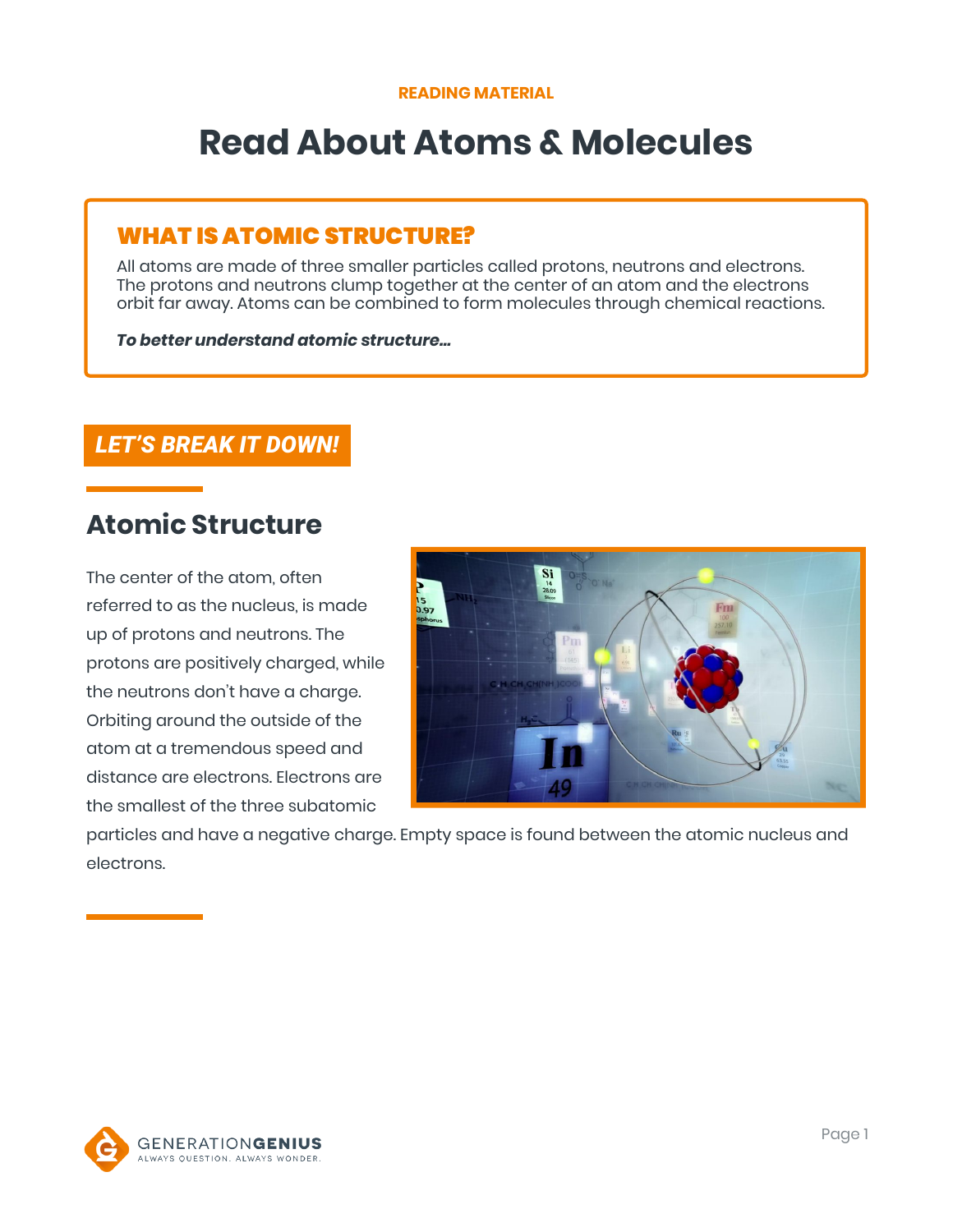## **Microscopic Atoms**

Atoms are extremely small. Atoms are more than 10,000 times smaller than the width of a hair. Even a classroom microscope would not be able to see anything close to the size of an atom. A specialized microscope called a Scanning Tunneling Microscope developed in the 1980s can show us individual



atoms. If you were to look at some iron filings with a Scanning Tunneling Microscope, you would be able to see tiny spheres of iron atoms.

## **Identifying Atoms**

Each element has a certain number of protons, neutrons and electrons. We can find this information by referencing the Periodic Table of Elements. For example, element number 6 on the table is carbon, which is notated by the letter C. The periodic table also shows us that carbon's atomic number is 6. The



atomic number tells us how many protons and electrons are present in the element. From this information we know that carbon has 6 protons and 6 electrons.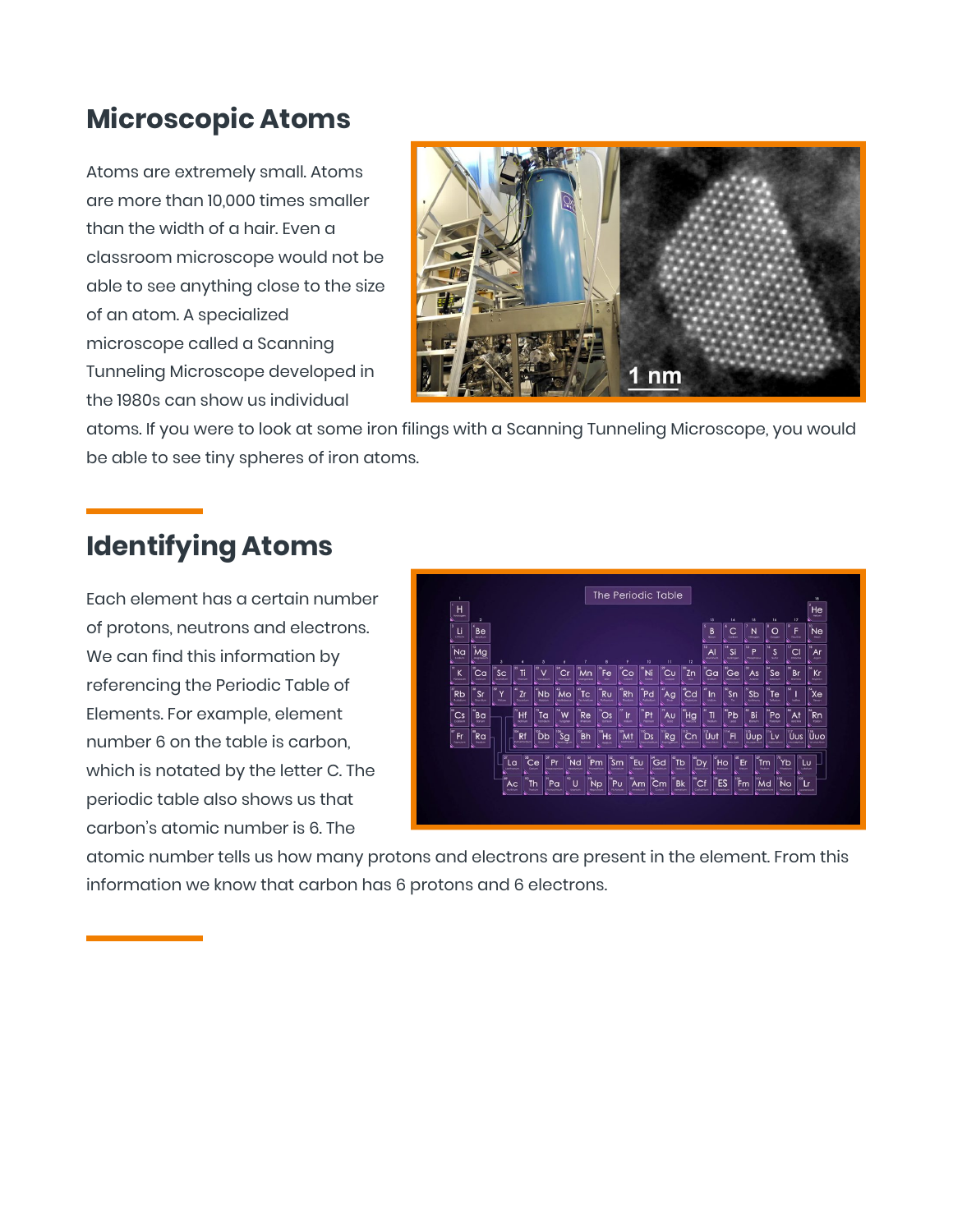## **Elements and Molecules**

Elements can be combined to make molecules. Water for example is H2O. This means that 2 hydrogen atoms are bonded to one oxygen atom. There are endless combinations of atoms that make up all of matter. Some are simple like water, while others are much more complicated such as hemoglobin. A sucrose



molecule, what you know as table sugar, is made up of 12 atoms of carbon, 22 atoms of hydrogen, and 11 atoms of oxygen. Sucrose can be written in a shorthand notation like this: C12H22O11.

## **Careers in Chemistry**

The main field of science that studies atoms and molecules is called chemistry. Chemists use their knowledge of atoms to create molecules that can be used as medicines. In order to make molecules, they need to know which ones react together and which order to react them in. Other types of



scientists like biochemists study huge molecules made by nature such as proteins and DNA. The production of insulin molecules to treat diabetes was made possible by the work of biochemists.

## *ATOMS & MOLECULES VOCABULARY*

**Matter Matter** Anything that has mass and takes up space.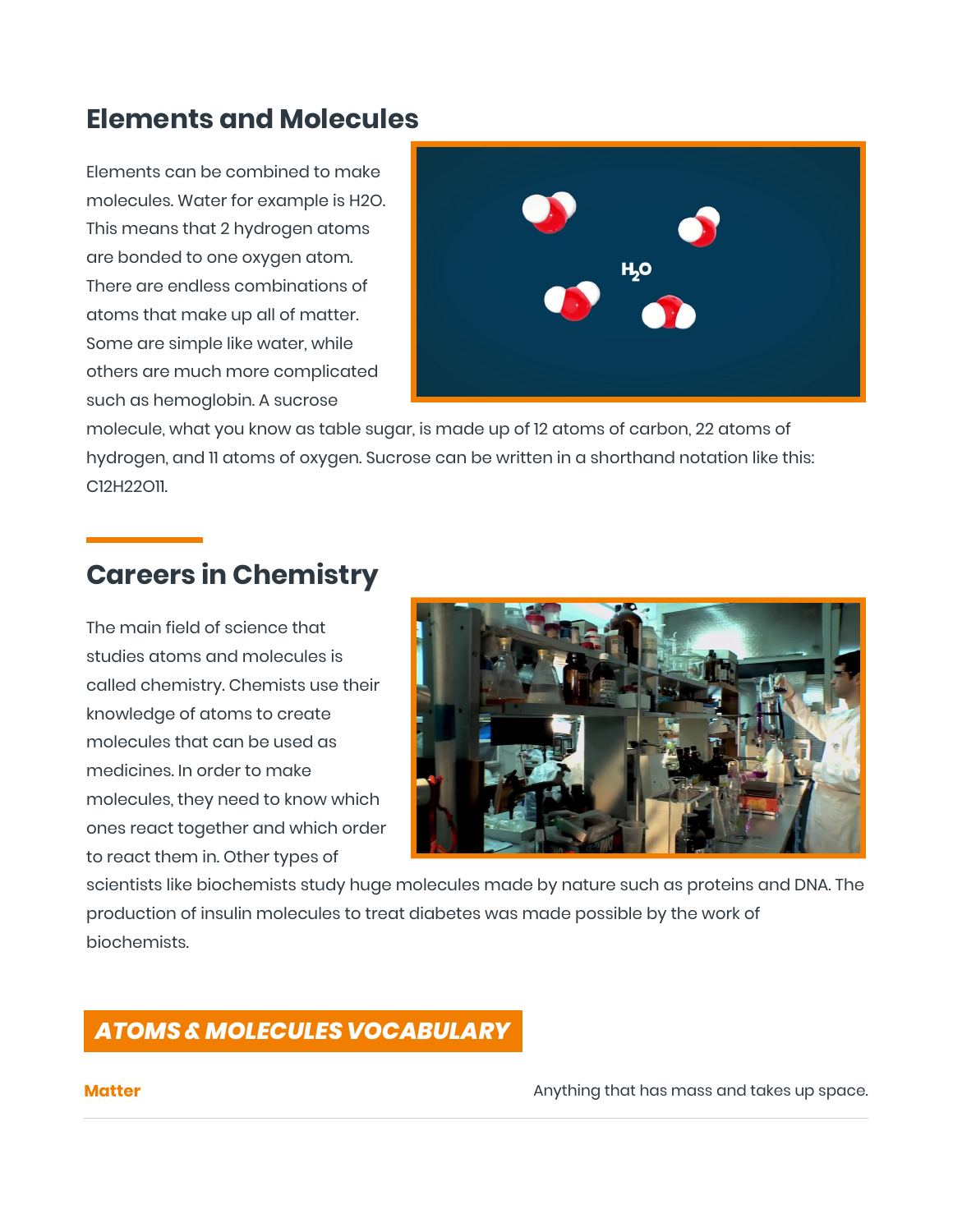| The basic unit of an element. All matter is made up of atoms.                                        |
|------------------------------------------------------------------------------------------------------|
| A positively charged subatomic particle located at the center of an atom.                            |
| A subatomic particle with no charge located at the center of an atom.                                |
| A subatomic particle of an atom that is negatively charged and orbits the nucleus extremely<br>fast. |
|                                                                                                      |

**Nucleus**Protons and neutrons clump together at the center of an atom to form the nucleus of an atom.

## *ATOMS & MOLECULES DISCUSSION QUESTIONS*

#### **What would you see if you looked at iron filings with a Scanning Tunneling Microscope?**

Since the Scanning Tunneling Microscope is so powerful, you would see tiny spheres which are iron atoms (the smallest possible unit of iron).

#### **Describe the different particles that make up an atom.**

An atom is made up of 3 particles; protons, neutrons and electrons. Protons are positively charged and are positioned in the center of an atom. Neutrons are not charged and are also located in the center of an atom. Electrons orbit the center very quickly and are negatively charged.

#### **What are some examples of elements? How do you know they are elements?**

Some examples of elements are gold, iron, copper and carbon. Anything on the periodic table is an element. All elements are pure substance made up of only one type of atom.

#### **How can you use the Periodic Table of Elements to help you find information about specific elements?**

The Periodic Table of Elements shows the names and abbreviations for each element. It also tells you how many protons, neutrons and electrons each atom has. The atomic number of each element corresponds with how many protons and electrons an element has. We cover more details about the periodic table in our lesson called "The Periodic Table."

#### **How did scientists conclude that most of an atom is empty space?**

In 1908, Ernest Rutherford did an experiment where he shot beams of radiation through gold foil which is made up of gold atoms. Most of the radiation went right through the gold foil, while only a tiny fraction of the beams bounced back. This supports the atomic model with most of the mass at the center with electrons orbiting far away from it.